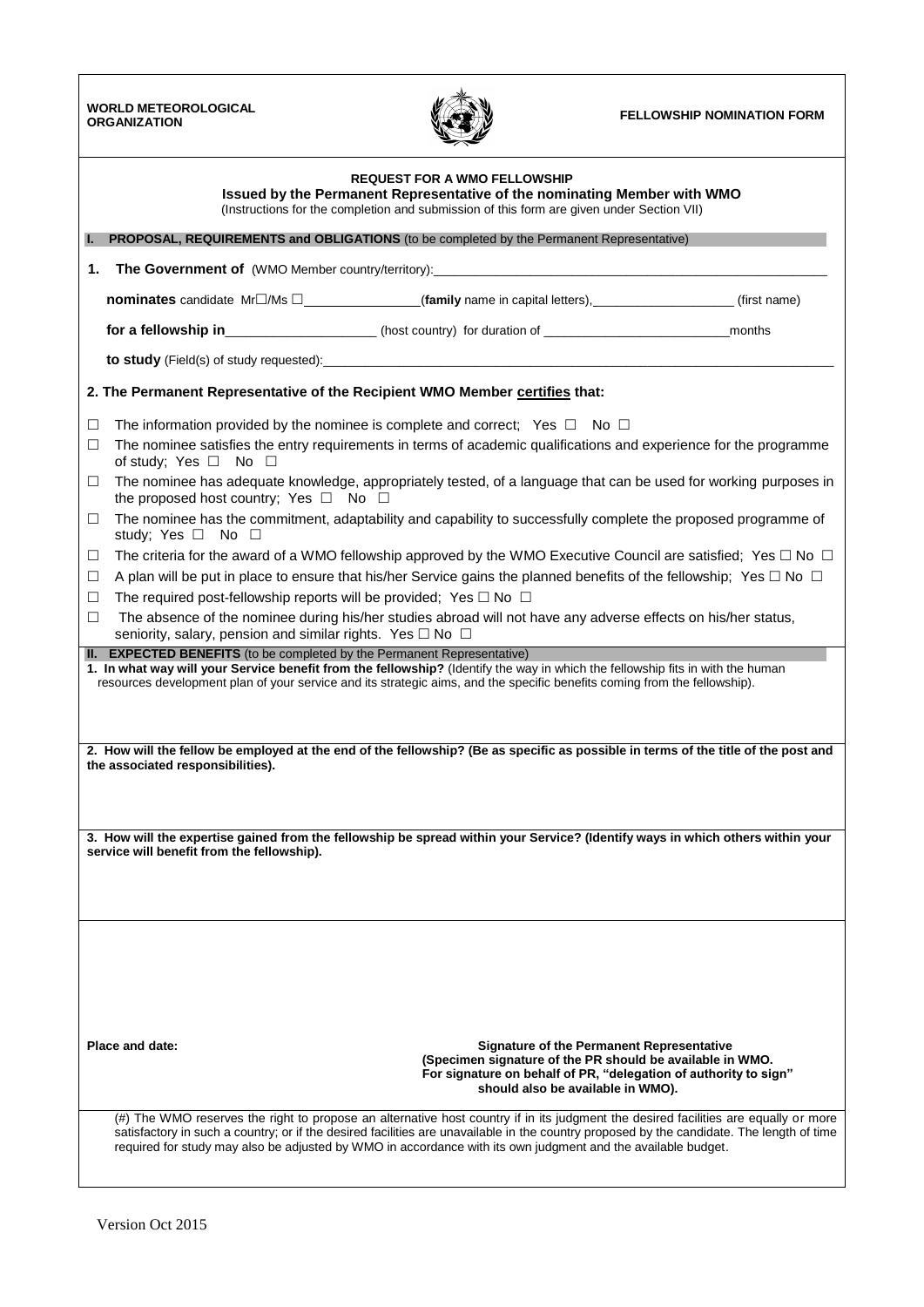| III. CANDIDATE INFORMATION (to be completed by the candidate)                                                                                                                                                                                                                                                                                                                                                                                    |        |                         |        |                    |                    |                                               |                                                     |                                                                    |                           |                                   |  |                                                                |  |
|--------------------------------------------------------------------------------------------------------------------------------------------------------------------------------------------------------------------------------------------------------------------------------------------------------------------------------------------------------------------------------------------------------------------------------------------------|--------|-------------------------|--------|--------------------|--------------------|-----------------------------------------------|-----------------------------------------------------|--------------------------------------------------------------------|---------------------------|-----------------------------------|--|----------------------------------------------------------------|--|
| Family name (use capital letters):                                                                                                                                                                                                                                                                                                                                                                                                               |        |                         |        |                    |                    |                                               | Country of birth:                                   |                                                                    |                           |                                   |  |                                                                |  |
| First and other names:                                                                                                                                                                                                                                                                                                                                                                                                                           |        |                         |        |                    |                    |                                               |                                                     | Date of birth:                                                     |                           |                                   |  |                                                                |  |
| Mailing address:                                                                                                                                                                                                                                                                                                                                                                                                                                 |        |                         |        |                    |                    |                                               |                                                     | Nationality:                                                       |                           |                                   |  |                                                                |  |
| Home address:                                                                                                                                                                                                                                                                                                                                                                                                                                    |        |                         |        |                    |                    |                                               |                                                     | Marital status:                                                    |                           |                                   |  |                                                                |  |
| Telephone:                                                                                                                                                                                                                                                                                                                                                                                                                                       |        |                         |        |                    |                    |                                               |                                                     | Gender (M/F):                                                      |                           |                                   |  |                                                                |  |
| Email address:                                                                                                                                                                                                                                                                                                                                                                                                                                   |        |                         |        |                    |                    |                                               |                                                     | Name and address of person to be notified in case of<br>emergency: |                           |                                   |  |                                                                |  |
| Have you any *near relatives employed in WMO, another public<br>international organization or in the Meteorological Service of<br>your own country? Yes No D<br>If the answer is "Yes", please provide the following information:<br>Name:<br><u> 1980 - Jan Barbara, martxa al II-lea (h. 1980).</u><br>Relationship:<br><u> 1980 - Johann Stein, marwolaethau a bhann an t-Albann an t-Albann an t-Albann an t-Albann an t-Albann an t-Alb</u> |        |                         |        |                    |                    |                                               |                                                     |                                                                    |                           |                                   |  |                                                                |  |
| Languages                                                                                                                                                                                                                                                                                                                                                                                                                                        |        | Read                    |        |                    | Write              |                                               |                                                     | Speak                                                              |                           | Residence in foreign countries in |  |                                                                |  |
|                                                                                                                                                                                                                                                                                                                                                                                                                                                  | Excel  | Good                    | Fair   | Excel              | Good               | Fair                                          | Excel                                               | Good                                                               | Fair                      |                                   |  | relation to the applicant's study<br>or professional interests |  |
| Mather tongue                                                                                                                                                                                                                                                                                                                                                                                                                                    |        |                         |        |                    |                    |                                               |                                                     |                                                                    |                           | Year(s)                           |  | Country                                                        |  |
|                                                                                                                                                                                                                                                                                                                                                                                                                                                  | O      | О                       | C      | O                  | $\circ$            | O                                             | $\circ$                                             | О                                                                  | О                         |                                   |  |                                                                |  |
|                                                                                                                                                                                                                                                                                                                                                                                                                                                  | О<br>Ċ | O<br>$\overline{\circ}$ | О<br>C | $\circ$<br>$\circ$ | $\circ$<br>$\circ$ | $\circ$<br>$\circ$                            | $\circ$<br>$\overline{O}$                           | $\circ$<br>$\overline{\circ}$                                      | $\circ$<br>$\overline{O}$ |                                   |  |                                                                |  |
| Education (start with last attended institution and work backwards)                                                                                                                                                                                                                                                                                                                                                                              |        |                         |        |                    |                    |                                               |                                                     |                                                                    |                           |                                   |  |                                                                |  |
| Name of institution and place of<br>Years of study:<br>$from - to$<br>study                                                                                                                                                                                                                                                                                                                                                                      |        |                         |        |                    |                    | Degrees/<br>Major fields of study<br>Diplomas |                                                     |                                                                    |                           |                                   |  |                                                                |  |
|                                                                                                                                                                                                                                                                                                                                                                                                                                                  |        |                         |        |                    |                    |                                               |                                                     |                                                                    |                           |                                   |  |                                                                |  |
|                                                                                                                                                                                                                                                                                                                                                                                                                                                  |        |                         |        |                    |                    |                                               |                                                     |                                                                    |                           |                                   |  |                                                                |  |
|                                                                                                                                                                                                                                                                                                                                                                                                                                                  |        |                         |        |                    |                    |                                               |                                                     |                                                                    |                           |                                   |  |                                                                |  |
| Employment record (Give complete information, details of your duties and responsibilities for each post you have occupied).                                                                                                                                                                                                                                                                                                                      |        |                         |        |                    |                    |                                               |                                                     |                                                                    |                           |                                   |  |                                                                |  |
| 1. Present or most recent post:                                                                                                                                                                                                                                                                                                                                                                                                                  |        |                         |        |                    |                    |                                               |                                                     | Description of your work, including responsibility:                |                           |                                   |  |                                                                |  |
| Years of service: from<br>to                                                                                                                                                                                                                                                                                                                                                                                                                     |        |                         |        |                    |                    |                                               |                                                     |                                                                    |                           |                                   |  |                                                                |  |
| Title of your post:                                                                                                                                                                                                                                                                                                                                                                                                                              |        |                         |        |                    |                    |                                               |                                                     |                                                                    |                           |                                   |  |                                                                |  |
| Name and address of employer:                                                                                                                                                                                                                                                                                                                                                                                                                    |        |                         |        |                    |                    |                                               |                                                     |                                                                    |                           |                                   |  |                                                                |  |
| Name of supervisor:                                                                                                                                                                                                                                                                                                                                                                                                                              |        |                         |        |                    |                    |                                               |                                                     |                                                                    |                           |                                   |  |                                                                |  |
| 2. Previous post:                                                                                                                                                                                                                                                                                                                                                                                                                                |        |                         |        |                    |                    |                                               | Description of your work, including responsibility: |                                                                    |                           |                                   |  |                                                                |  |
| Years of service: from<br>to                                                                                                                                                                                                                                                                                                                                                                                                                     |        |                         |        |                    |                    |                                               |                                                     |                                                                    |                           |                                   |  |                                                                |  |
| Title of your post:                                                                                                                                                                                                                                                                                                                                                                                                                              |        |                         |        |                    |                    |                                               |                                                     |                                                                    |                           |                                   |  |                                                                |  |
| Name and address of employer:                                                                                                                                                                                                                                                                                                                                                                                                                    |        |                         |        |                    |                    |                                               |                                                     |                                                                    |                           |                                   |  |                                                                |  |
| Name of supervisor:                                                                                                                                                                                                                                                                                                                                                                                                                              |        |                         |        |                    |                    |                                               |                                                     |                                                                    |                           |                                   |  |                                                                |  |
|                                                                                                                                                                                                                                                                                                                                                                                                                                                  |        |                         |        |                    |                    |                                               |                                                     |                                                                    |                           |                                   |  |                                                                |  |

\*Near relative means the spouse, parents, brothers, or sisters of the applicant.

Version Oct 2015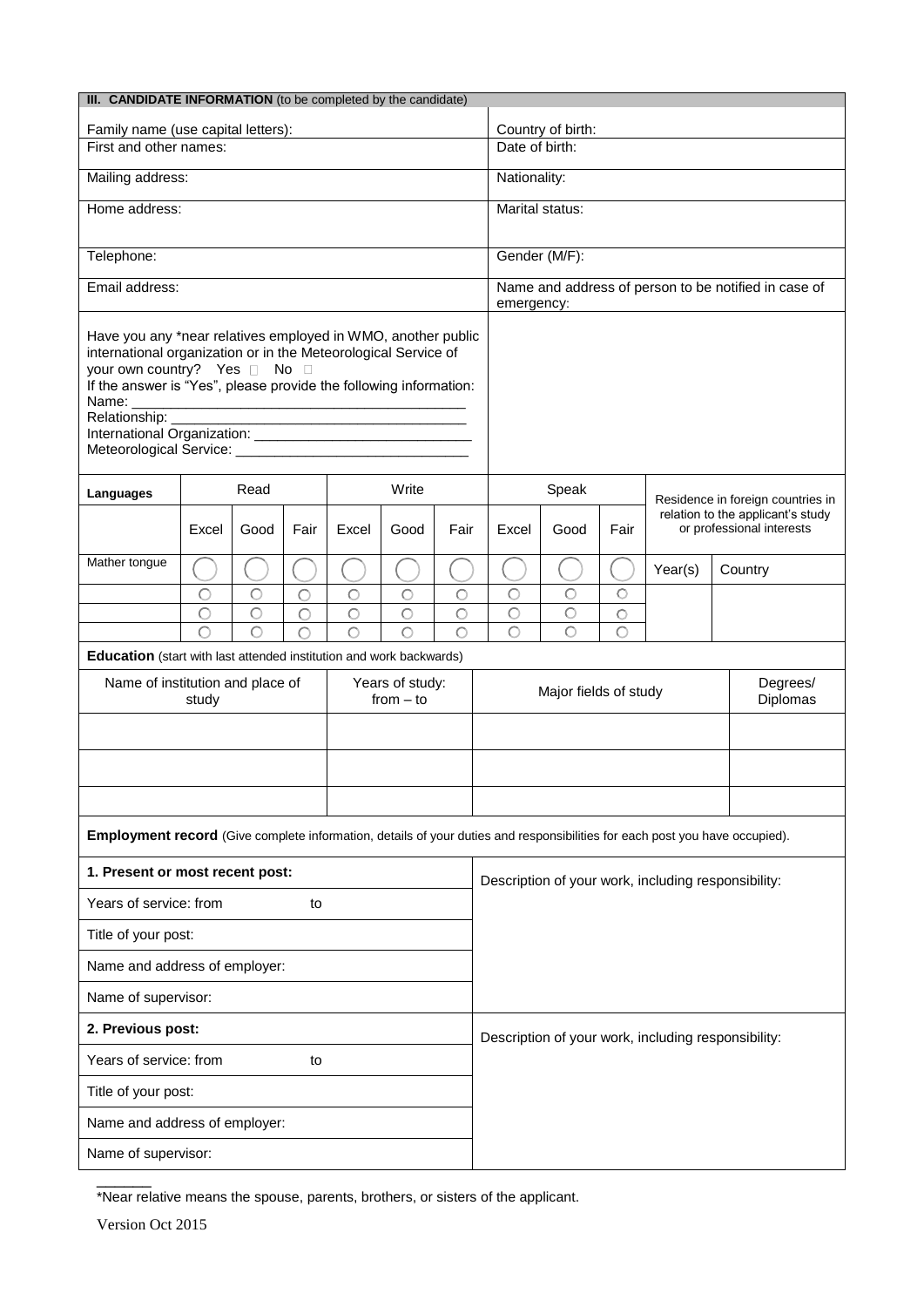| IV. PROPOSED STUDY PROGRAMME (to be completed by the candidate)                                                                        |
|----------------------------------------------------------------------------------------------------------------------------------------|
| 1. What is the training need for which a programme of study is required?                                                               |
| Indicate why your programme of study is required to meet the training needs of you and your Service.                                   |
|                                                                                                                                        |
|                                                                                                                                        |
|                                                                                                                                        |
|                                                                                                                                        |
|                                                                                                                                        |
|                                                                                                                                        |
| 2. What are the key components of a training programme required to satisfy the training need?                                          |
| Give as much detail as possible about the main components of the required training programme                                           |
|                                                                                                                                        |
|                                                                                                                                        |
|                                                                                                                                        |
|                                                                                                                                        |
|                                                                                                                                        |
| 3. What training programme would meet your requirements in a cost-effective way?                                                       |
|                                                                                                                                        |
| Indicate the country of study, institution, and content and length of the training programme. Give two options in order of preference. |
|                                                                                                                                        |
|                                                                                                                                        |
|                                                                                                                                        |
|                                                                                                                                        |
|                                                                                                                                        |
| 4. What are the entry requirements for the proposed programme of study? Do you get an admission letter from                            |
|                                                                                                                                        |
| the universities/institutions you apply? If yes, please attach it.                                                                     |
| Specify the entry requirements and explain the extent to which you satisfy them.                                                       |
|                                                                                                                                        |
|                                                                                                                                        |
|                                                                                                                                        |
|                                                                                                                                        |
| 5. What practical uses you will make of this study on your return home?                                                                |
|                                                                                                                                        |
| Indicate how you and your Service will benefit from the programme of study.                                                            |
|                                                                                                                                        |
|                                                                                                                                        |
|                                                                                                                                        |
|                                                                                                                                        |
|                                                                                                                                        |
| 6. What fellowships or scholarships have you been awarded? Indicate any fellowships or scholarships that you have held in              |
|                                                                                                                                        |
| the past or hold at present, and any for which you are presently a candidate.                                                          |
|                                                                                                                                        |
|                                                                                                                                        |
|                                                                                                                                        |
|                                                                                                                                        |
|                                                                                                                                        |
| 7. What have you done to gain information about the training programmes available to meet your needs?                                  |
|                                                                                                                                        |
| Indicate how you have gone about identifying the proposed training programme.                                                          |
|                                                                                                                                        |
|                                                                                                                                        |
|                                                                                                                                        |
|                                                                                                                                        |
|                                                                                                                                        |
| 8. Any other matters you consider relevant (e.g. if you are awarded a fellowship, are there any periods when you                       |
|                                                                                                                                        |
| cannot be absent from your home country).                                                                                              |
|                                                                                                                                        |
|                                                                                                                                        |
|                                                                                                                                        |
|                                                                                                                                        |
|                                                                                                                                        |
|                                                                                                                                        |
| <b>CERTIFICATION</b> (to be completed by the candidate)<br>V.                                                                          |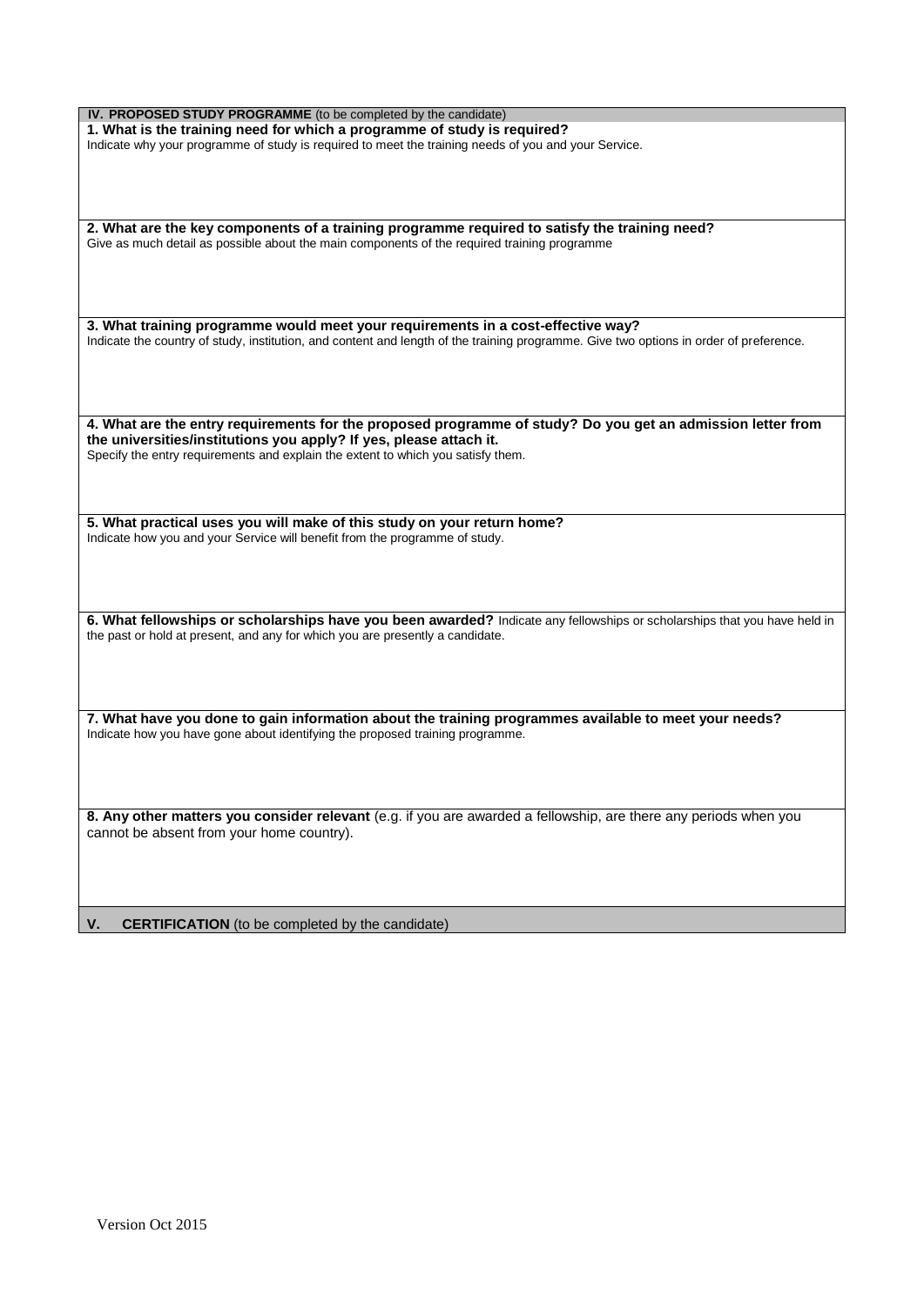I certify that my statements in answer to the foregoing questions are true, complete and correct to the best of my knowledge and belief. If selected as a WMO Fellow, I undertake to:

- (a) Conduct myself at all times in a manner compatible with my status as holder of the WMO Fellowship;<br>(b) Spend full time during the period of the award on the study programme as directed by the agency in t
- Spend full time during the period of the award on the study programme as directed by the agency in the country of study and by the WMO;
- (c) Refrain from engaging in political, commercial, or any other activities other than those covered by my work programme;
- (d) Submit reports in accordance with the arrangements made by the WMO;
- (e) Return to my home country at the end of the Fellowship.

**Place and date: Signature of the candidate**